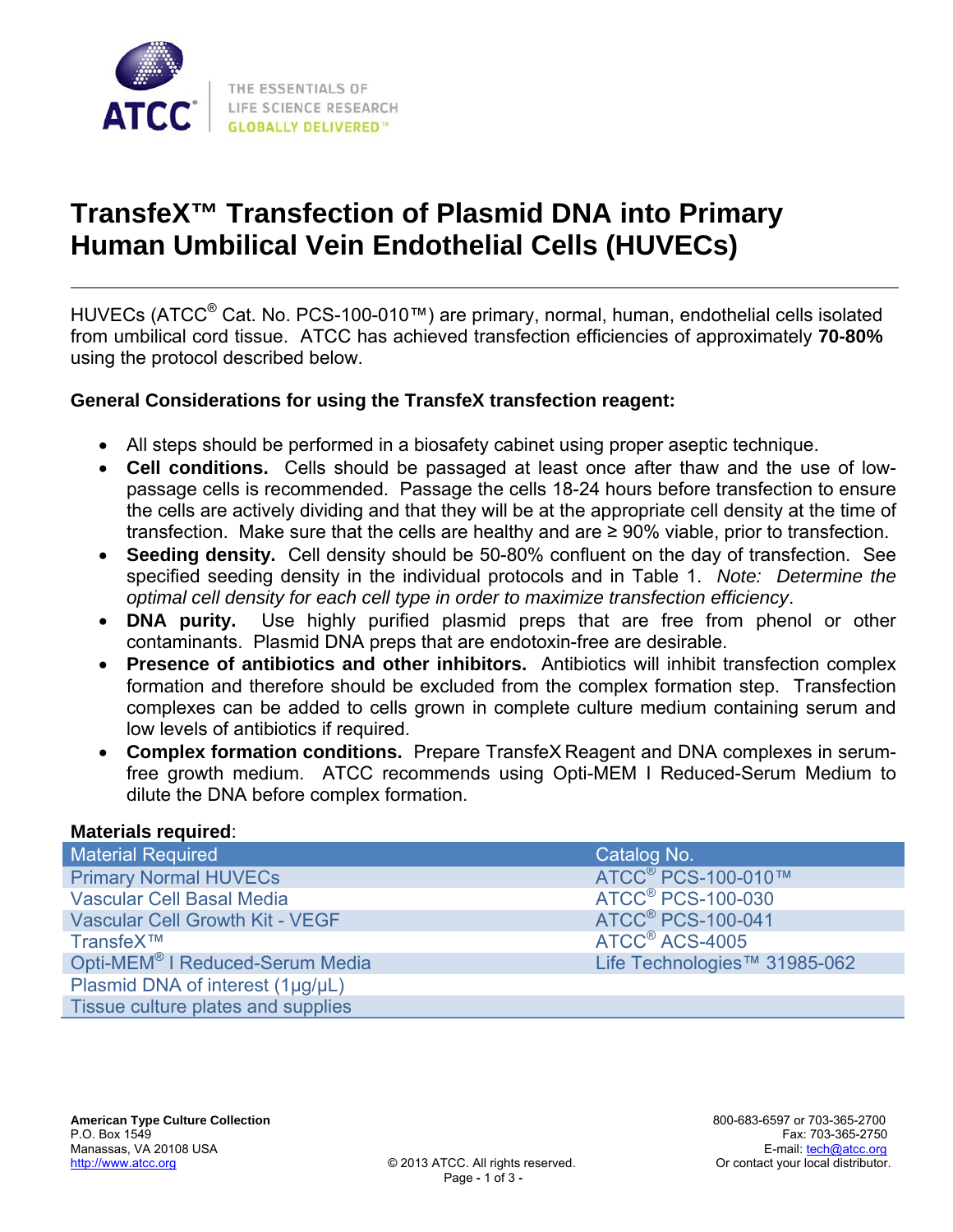

#### **Protocol:**

The following protocol describes how to transfect plasmid DNA into primary HUVECs using the TransfeX Reagent in **a single well of a 24 well plate.** The reaction may be scaled up at needed. Please refer to Table 1 for recommended reaction conditions for other dish or plate sizes.

## **A. Preparation of the cells for transfection**

The day before transfection:

- 1. Count and measure cells for density and viability.
- 2. Plate **25,000** cells per well in complete growth medium (**Vascular Cell Basal Media supplemented with the Vascular Cell Cell Growth Kit - VEGF**). Cell density should be **75%** confluent on the day of transfection.
- 3. Incubate cells overnight at **37°C** with **5% CO2**.

### The day of transfection:

- 1. Remove old media.
- 2. Replace old media with fresh complete growth media (excluding Heparin Sulfate) to a total volume of 0.5 mL/well.

### **B. Preparation of the DNA:TransfeX transfection complexes**

- 1. Warm TransfeX, plasmid DNA, and Opti-MEM I Reduced-Serum Medium to room temperature and vortex gently to mix.
- 2. Pipette **100 µL** Opti-MEM I Reduced-Serum Medium into a sterile microcentrifuge tube.
- 3. Add **0.5 µL** (1.0 µg/µL) plasmid DNA.
- 4. Mix thoroughly with gently pipetting.
- *5.* Add **1.0 µL** TransfeX Reagent to the diluted DNA mixture. *Note: Do not let the pipette tip or the reagent come into contact with the sides of the plastic tube.*
- 6. Mix TransfeX:DNA complexes thoroughly using either a vortex or by pipetting briefly.
- 7. Collect contents at bottom of the tube using a mini-centrifuge.
- 8. Incubate TransfeX:DNA complexes at room temperature for 15 minutes.

# **C. Addition of DNA:TransfeX transfection complexes to the wells**

- 1. Distribute the complexes to the cells by adding **50 µL** of the complexes drop-wise to different areas of the wells.
- 2. Gently rock the culture vessel back and forth and from side to side to evenly distribute the TransfeX:DNA complexes.

# **D. Post-Transfection Handling**

- 1. Incubate for **24-72** hours. Replace transfection medium with fresh complete growth medium every 24 hours post transfection.
- 2. Wait for 18-24 hours post-transfection before assaying for transgene expression